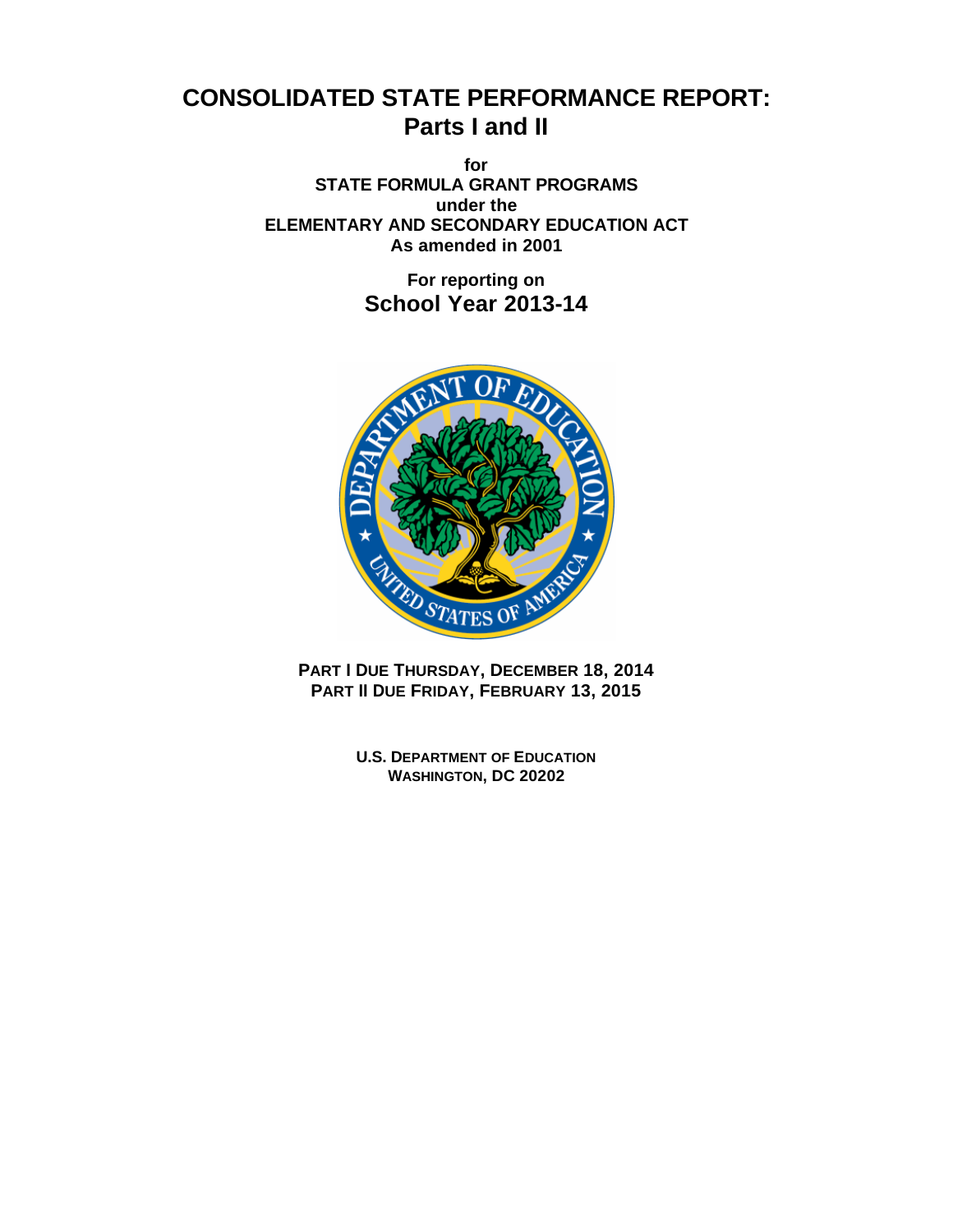## OMB NO. 1810-0614 Page 61

## **1.9 EDUCATION FOR HOMELESS CHILDREN AND YOUTHS PROGRAM**

This section collects data on homeless children and youth and the McKinney-Vento grant program.

In the table below, provide the following information about the number of LEAs in the State who reported data on homeless children and youth and the McKinney-Vento program. The totals will be automatically calculated.

| -EAs                                                          |       | # LEAs Reporting Data |  |
|---------------------------------------------------------------|-------|-----------------------|--|
| LEAs without subgrants                                        | .102  | .102                  |  |
| LEAs with subgrants                                           | 128   | 128                   |  |
| Total                                                         | 1.230 | 1.230                 |  |
| <b>Comments:</b> The response is limited to 4,000 characters. |       |                       |  |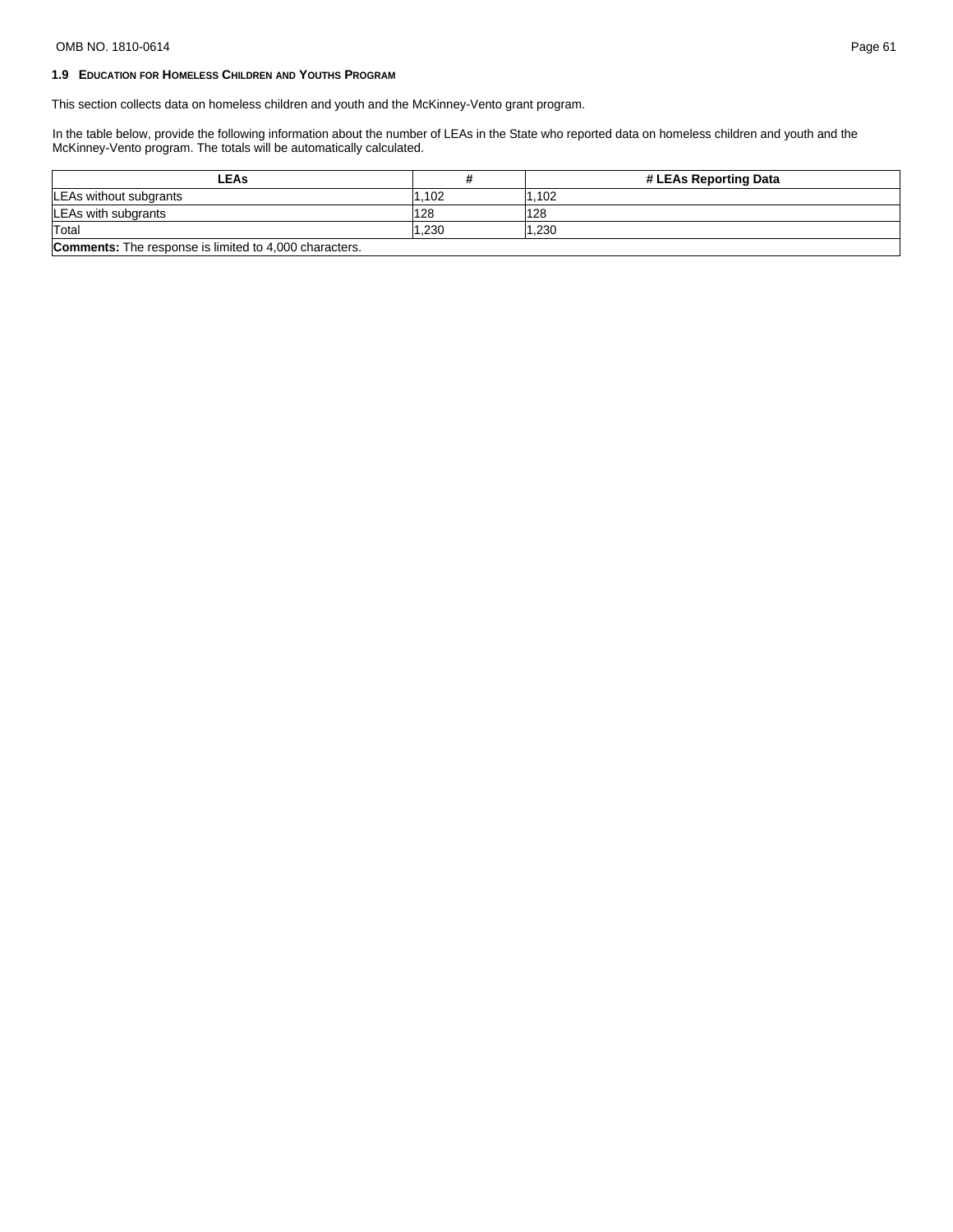#### OMB NO. 1810-0614 Page 62

## **1.9.1 All LEAs (with and without McKinney-Vento subgrants)**

The following questions collect data on homeless children and youth in the State.

#### **1.9.1.1 Homeless Children And Youth**

In the table below, provide the number of homeless children and youth by grade level enrolled in public school at any time during the regular school year. The totals will be automatically calculated:

|                                                                                                          | # of Homeless Children/Youth Enrolled in Public School in | # of Homeless Children/Youth Enrolled in Public School |  |  |
|----------------------------------------------------------------------------------------------------------|-----------------------------------------------------------|--------------------------------------------------------|--|--|
| Age/Grade                                                                                                | <b>LEAs Without Subgrants</b>                             | in LEAs With Subgrants                                 |  |  |
| Age 3 through 5 (not                                                                                     |                                                           |                                                        |  |  |
| Kindergarten)                                                                                            | 3,121                                                     | 5,420                                                  |  |  |
| Κ                                                                                                        | 4,280                                                     | 6.508                                                  |  |  |
|                                                                                                          | 3,825                                                     | 6,681                                                  |  |  |
| $\overline{2}$                                                                                           | 3,386                                                     | 5,659                                                  |  |  |
| 3                                                                                                        | 3,179                                                     | 5,410                                                  |  |  |
| 4                                                                                                        | 2,974                                                     | 4,996                                                  |  |  |
| 5                                                                                                        | 2,850                                                     | 4,880                                                  |  |  |
| 6                                                                                                        | 2,669                                                     | 4,701                                                  |  |  |
| 7                                                                                                        | 2,601                                                     | 4,459                                                  |  |  |
| 8                                                                                                        | 2,400                                                     | 4,329                                                  |  |  |
| 9                                                                                                        | 2,823                                                     | 7,216                                                  |  |  |
| 10                                                                                                       | 2,172                                                     | 3,603                                                  |  |  |
| 11                                                                                                       | 1,911                                                     | 3,187                                                  |  |  |
| 12                                                                                                       | 2,634                                                     | 3,885                                                  |  |  |
| Ungraded                                                                                                 |                                                           |                                                        |  |  |
| Total                                                                                                    | 40,825                                                    | 70,934                                                 |  |  |
| <b>Comments:</b> The response is limited to 4,000 characters. Texas does not have an ungraded age/grade. |                                                           |                                                        |  |  |

## **1.9.1.2 Primary Nighttime Residence of Homeless Children and Youth**

In the table below, provide the number of homeless children and youth by primary nighttime residence enrolled in public school at any time during the regular school year. The primary nighttime residence should be the student's nighttime residence when he/she was identified as homeless. The totals will be automatically calculated.

|                                                               | # of Homeless Children/Youth - LEAs | # of Homeless Children/Youth - LEAs |
|---------------------------------------------------------------|-------------------------------------|-------------------------------------|
| <b>Primary Nighttime Residence</b>                            | <b>Without Subgrants</b>            | <b>With Subgrants</b>               |
| Shelters, transitional housing, awaiting foster care          | 3.615                               | 11.863                              |
| Doubled-up (e.g., living with another family)                 | 33,424                              | 53.503                              |
| Unsheltered (e.g., cars, parks, campgrounds, temporary        |                                     |                                     |
| trailer, or abandoned buildings)                              | .151                                | 12.143                              |
| Hotels/Motels                                                 | 2.635                               | 3.425                               |
| Total                                                         | 40.825                              | 70.934                              |
| <b>Comments:</b> The response is limited to 4,000 characters. |                                     |                                     |

#### **1.9.1.3 Subgroups of Homeless Students Enrolled**

In the table below, please provide the following information about the homeless students enrolled during the regular school year.

|                                                               | # Homeless Children/Youth - LEAs Without | # of Homeless Children/Youth - LEAs With |  |
|---------------------------------------------------------------|------------------------------------------|------------------------------------------|--|
| <b>Special Population</b>                                     | <b>Subgrants</b>                         | <b>Subgrants</b>                         |  |
| Unaccompanied homeless youth                                  | 1.673                                    | 12.221                                   |  |
| Migratory children/youth                                      | 607                                      | 649                                      |  |
| Children with disabilities (IDEA)                             | 4.831                                    | 7.945                                    |  |
| <b>Limited English Proficient (LEP)</b>                       |                                          |                                          |  |
| students                                                      | 4.587                                    | 12,390                                   |  |
| <b>Comments:</b> The response is limited to 4,000 characters. |                                          |                                          |  |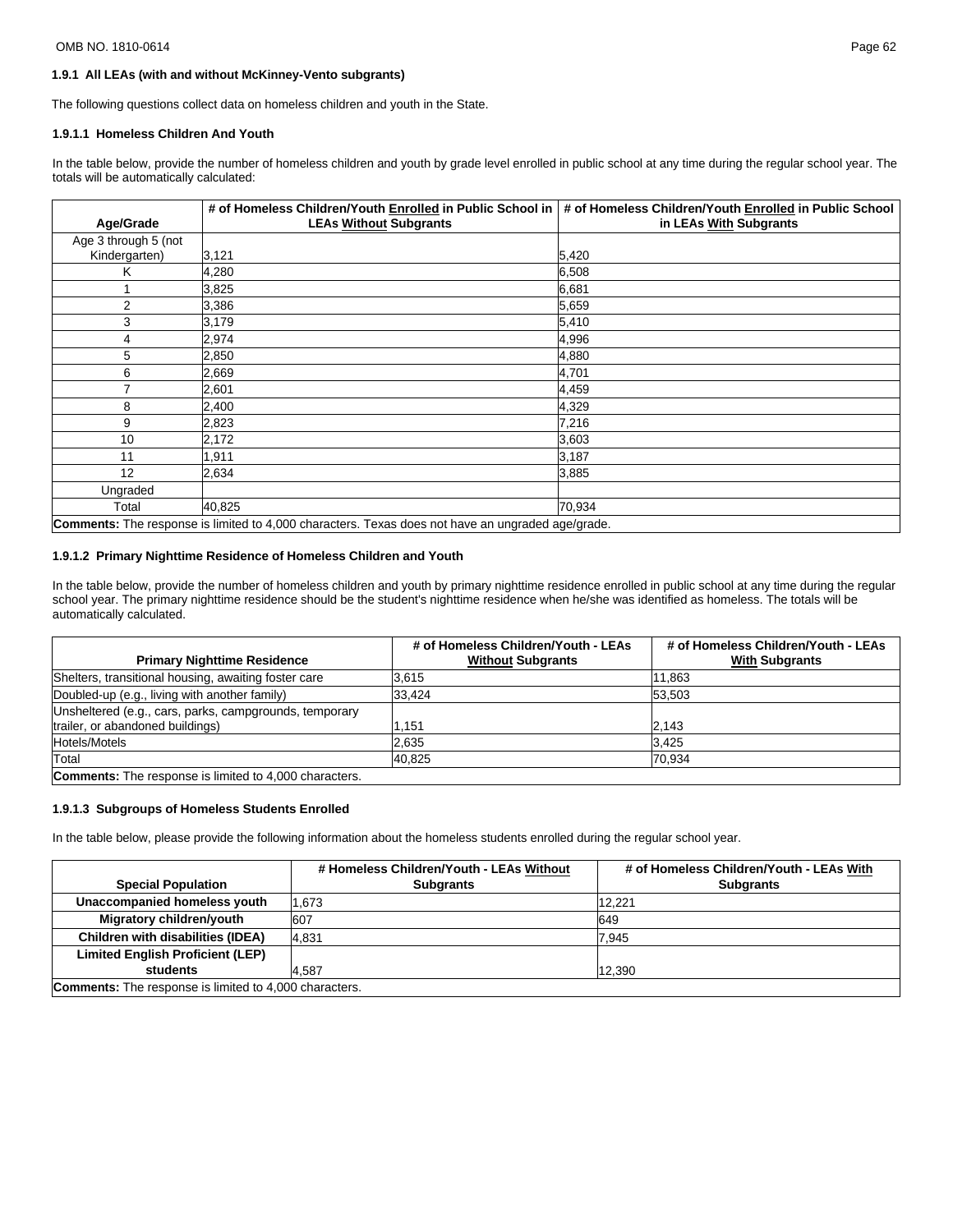## **1.9.2 LEAs with McKinney-Vento Subgrants**

The following sections collect data on LEAs with McKinney-Vento subgrants.

## **1.9.2.1 Homeless Children and Youth Served by McKinney-Vento Subgrants**

In the table below, provide the number of homeless children and youth by grade level who were served by McKinney-Vento subgrants during the regular school year. The total will be automatically calculated.

| Age/Grade                                                                                         | # Homeless Children/Youth Served by Subgrants |  |  |
|---------------------------------------------------------------------------------------------------|-----------------------------------------------|--|--|
| Age Birth Through 2                                                                               |                                               |  |  |
| Age 3 through 5 (not Kindergarten)                                                                | 5,420                                         |  |  |
| Κ                                                                                                 | 6,508                                         |  |  |
|                                                                                                   | 6,681                                         |  |  |
| 2                                                                                                 | 5,659                                         |  |  |
| 3                                                                                                 | 5,410                                         |  |  |
| 4                                                                                                 | 4,996                                         |  |  |
| 5                                                                                                 | 4,880                                         |  |  |
| 6                                                                                                 | 4,701                                         |  |  |
|                                                                                                   | 4,459                                         |  |  |
| 8                                                                                                 | 4,329                                         |  |  |
| 9                                                                                                 | 7,216                                         |  |  |
| 10                                                                                                | 3,603                                         |  |  |
| 11                                                                                                | 3,187                                         |  |  |
| 12                                                                                                | 3,885                                         |  |  |
| Ungraded                                                                                          |                                               |  |  |
| Total                                                                                             | 70,934                                        |  |  |
| Comments: The response is limited to 4,000 characters. Texas does not have an ungraded age/grade. |                                               |  |  |

## **1.9.2.2 Subgroups of Homeless Students Served**

In the table below, please provide the following information about the homeless students served during the regular school year.

| Subgroup                                                      | # Homeless Students Served |  |  |
|---------------------------------------------------------------|----------------------------|--|--|
| Unaccompanied homeless youth                                  | 12.221                     |  |  |
| Migratory children/youth                                      | 649                        |  |  |
| Children with disabilities (IDEA)                             | 7.945                      |  |  |
| Limited English Proficient (LEP) students                     | 12.390                     |  |  |
| <b>Comments:</b> The response is limited to 4,000 characters. |                            |  |  |